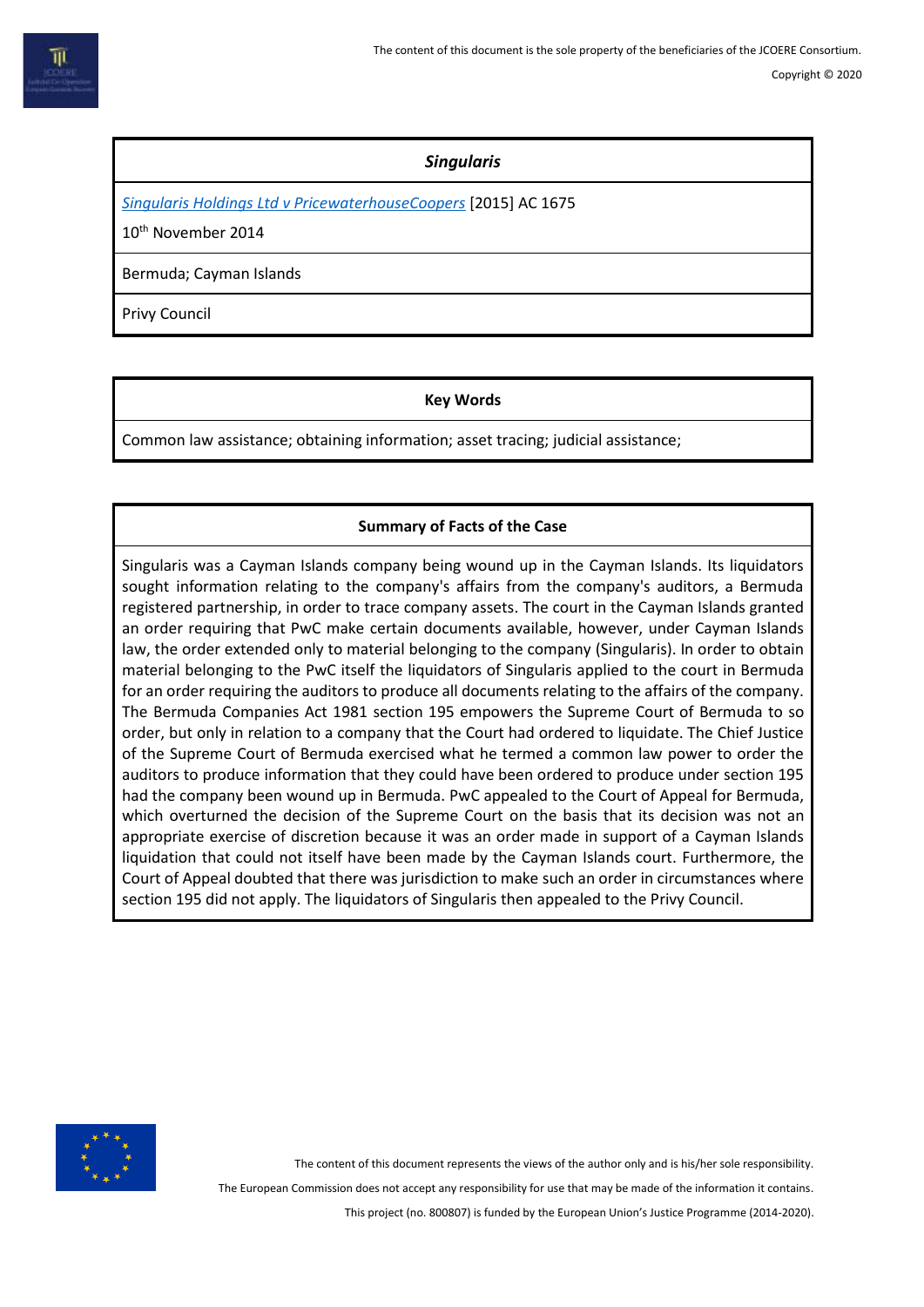



## **Cooperation and/ or Coordination Issue**

The Privy Council assessed whether a court in Bermuda had a common law power to assist a foreign liquidation by ordering the production of information in circumstances where it had no power to wind up the company itself and where its statutory power to order the production of information was confined to situations where the company had been wound up in Bermuda? The court was also required to rule on whether such a common law power would be exercisable when an equivalent order could not be made by the court in the jurisdiction in which the foreign liquidation was proceeding? Within the EU, there are a number of treaties that espouse the value and benefit of assistance and cooperation, both in specific areas of law and more generally. Thus, though clear importance is placed on the principles of cooperation and assistance, how the power to assist may apply or be limited may be more likely to come down to the individual case and relevant legal instruments in more recent times.

#### **Resolution**

The Privy Council found that while there was a power at common law to assist the officers of a foreign court of insolvency jurisdiction by ordering the production of information necessary for the administration of a foreign winding up, such power could not enable those officers to do something that they could not do under the law under which they had been appointed [para 25]. Thus, although the use of common law powers vis-á-vis companies outside the scope of the statute was not expressly excluded by the law in Bermuda, it was not a proper exercise of the power of assistance for a court to make an order enabling the liquidators to obtain material unobtainable under the domestic law of the court that had appointed them. Furthermore, the Privy Council found that the common law power of the court to recognise and grant assistance to foreign insolvency proceedings was primarily exercised through the existing powers of the court and while these powers could be extended or developed through the traditional judicial law-making techniques of the common law, the judiciary could not extend the scope of insolvency legislation to cases where it did not apply [para 38].

Interesting for the purposes of these case studies, was that the Privy Council rejected a significant aspect of the judgment in *Cambridge Gas*, namely the basis for applying the legislation on an "as if" basis – in other words by analogy "as if" the foreign insolvency were a domestic insolvency – or dispensing with the statutory procedure (para 38]. The Privy Council stated that unless domestic law – Manx law in the case of *Cambridge Gas* – allowed for certain procedures, the judiciary was not entitled to apply such procedures by analogy at common law.

## **Applicability to Preventive Restructuring**

While *Singularis* concerned information being sought in the course of a liquidation, it is not implausible that information held by auditors may be required during a restructuring attempt. Accordingly, a similar issue may arise. These cases may be useful in interpreting obligations to cooperate under the EIR Recast may be adjudicated in manner similar to how the common law obligations of assistance are considered in these cases. (See text of Report 2).